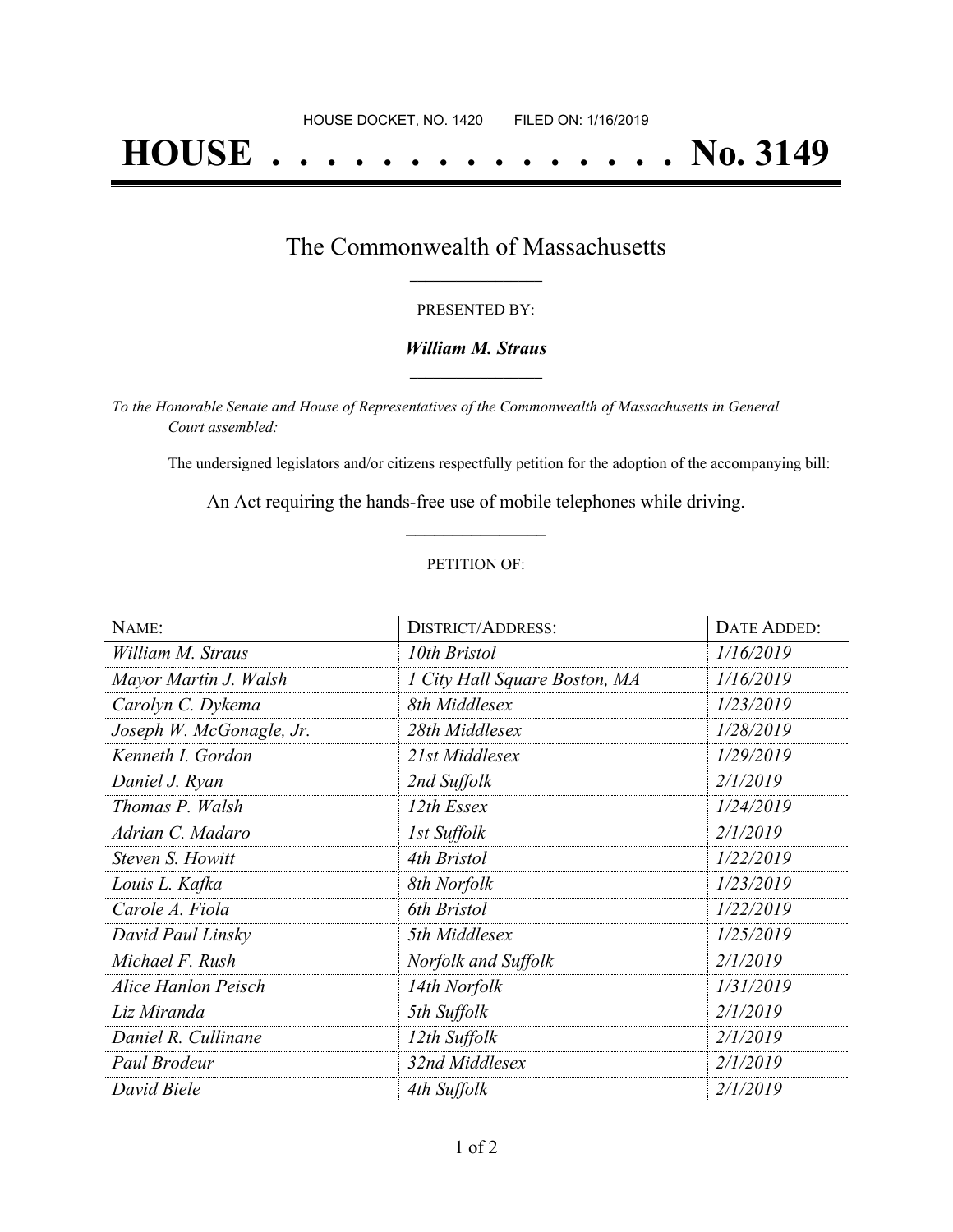*Denise C. Garlick 13th Norfolk 2/1/2019*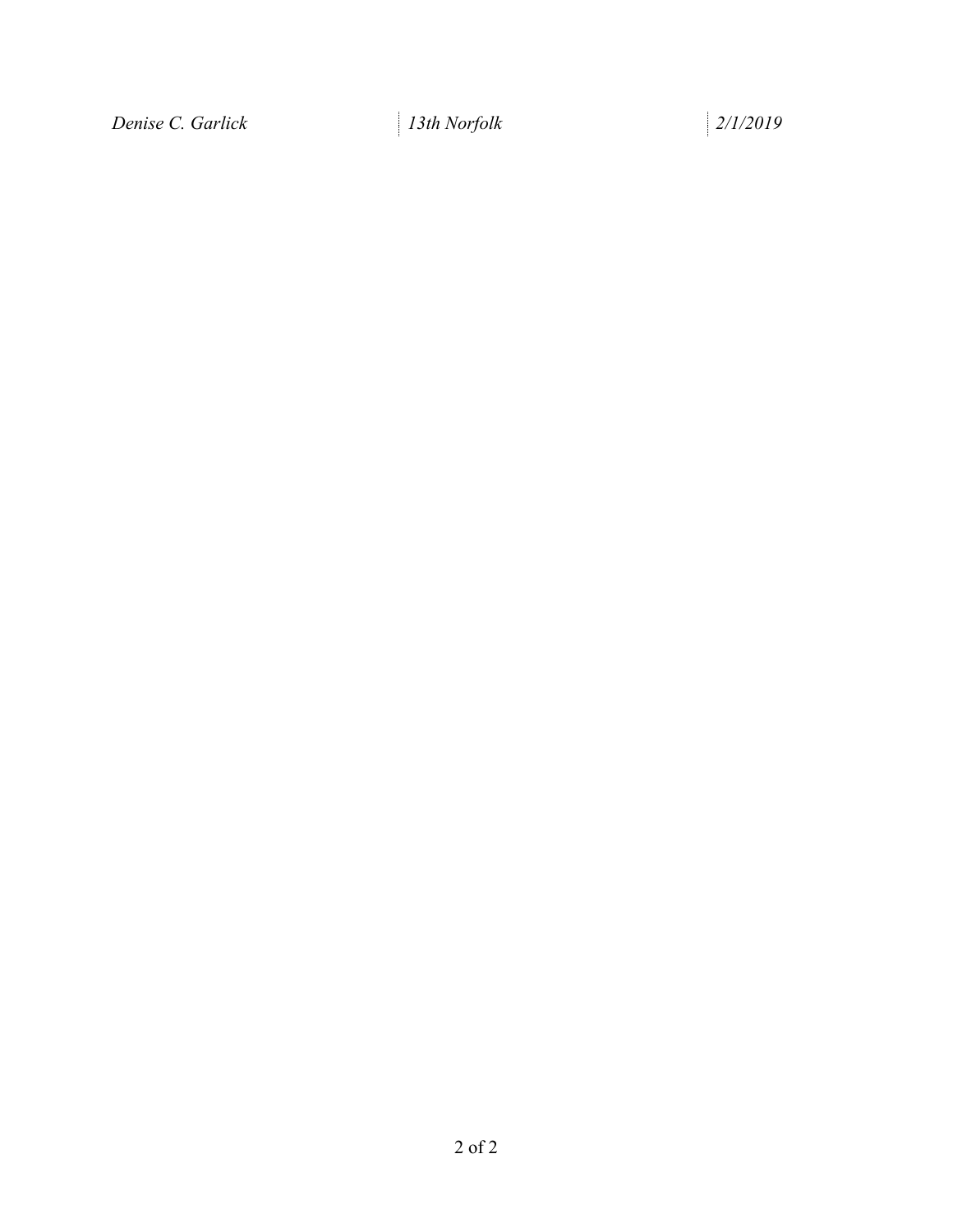# **HOUSE . . . . . . . . . . . . . . . No. 3149**

### [SIMILAR MATTER FILED IN PREVIOUS SESSION SEE HOUSE, NO. *3660* OF 2017-2018.]

## The Commonwealth of Massachusetts

**In the One Hundred and Ninety-First General Court (2019-2020) \_\_\_\_\_\_\_\_\_\_\_\_\_\_\_**

**\_\_\_\_\_\_\_\_\_\_\_\_\_\_\_**

An Act requiring the hands-free use of mobile telephones while driving.

Be it enacted by the Senate and House of Representatives in General Court assembled, and by the authority *of the same, as follows:*

 SECTION 1. Section 13 of chapter 90 of the General Laws, as appearing the 2016 Official Edition, is hereby amended by deleting in line 6 the words "mobile telephone" and inserting in place thereof the following words:- hands-free mobile telephone. SECTION 2. Section 13B of said chapter 90, as so appearing, is hereby amended by inserting the following subsection:- (a  $\frac{1}{2}$ ) No operator of a motor vehicle shall use a mobile telephone or mobile electronic device: (i) for voice communications, unless said telephone or device is being used as a hands- free mobile telephone or to activate, deactivate, or initiate a feature or function; or (ii) to access social media or use any camera functions, including video calls. It shall be an affirmative defense for an operator under this section to produce evidence that the use of a mobile telephone that is the basis of the alleged violation was in the case of an emergency. For the purpose of this